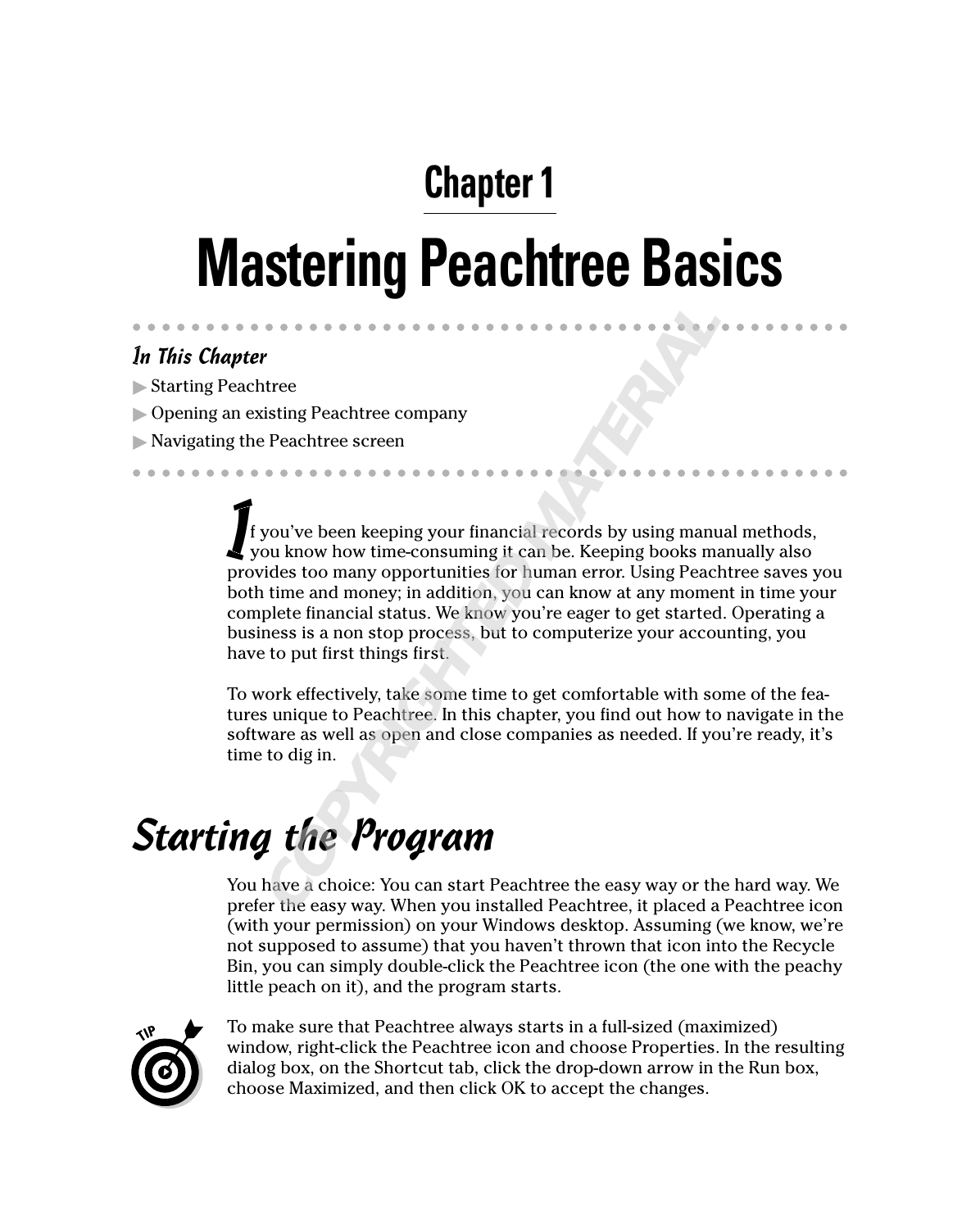If you did throw the icon away or you have so many icons on your desktop that you can't find it, okay, you can start Peachtree the hard way. Choose Start<sup> $\div$ </sup>All Programs and locate your Peachtree Accounting folder.

## Choosing opening options

After you start Peachtree, what do you do with it? The Peachtree Start Screen appears as seen in Figure 1-1, beckoning you to do one of several things. You can select any of the following options:

|                                                     | Accuracy: Control. Results.<br>Premium<br>Accounting                                  |  |
|-----------------------------------------------------|---------------------------------------------------------------------------------------|--|
|                                                     | 農園<br>Open an existing company                                                        |  |
| <b>Figure 1-1:</b>                                  | Create a new company                                                                  |  |
| Make a<br>selection<br>from the<br>Start<br>Screen. | Other Tasks:<br>Explore a sample company<br>▶ Convert from another accounting program |  |

- **► Open an Existing Company:** Use this option to open a company already existing in Peachtree.
- **Create a New Company:** Select this option to set up your business with the New Company Setup Wizard. (Chapter 2 covers this wizard.)
- **Explore a Sample Company:** Use this option to explore one of several fictitious companies. One company, Bellwether Garden Supply, is a retail and service company that uses most of the features of Peachtree, including inventory and job costing. Depending on the Peachtree edition that you're using, you might have additional sample companies to investigate. You explore Bellwether Garden Supply in the steps in the following section.
- **Convert from Another Accounting Program:** If you've finally come to your senses and want to transfer to Peachtree from *that other software* (meaning QuickBooks or DacEasy), click this choice. Peachtree makes the conversion pretty painless.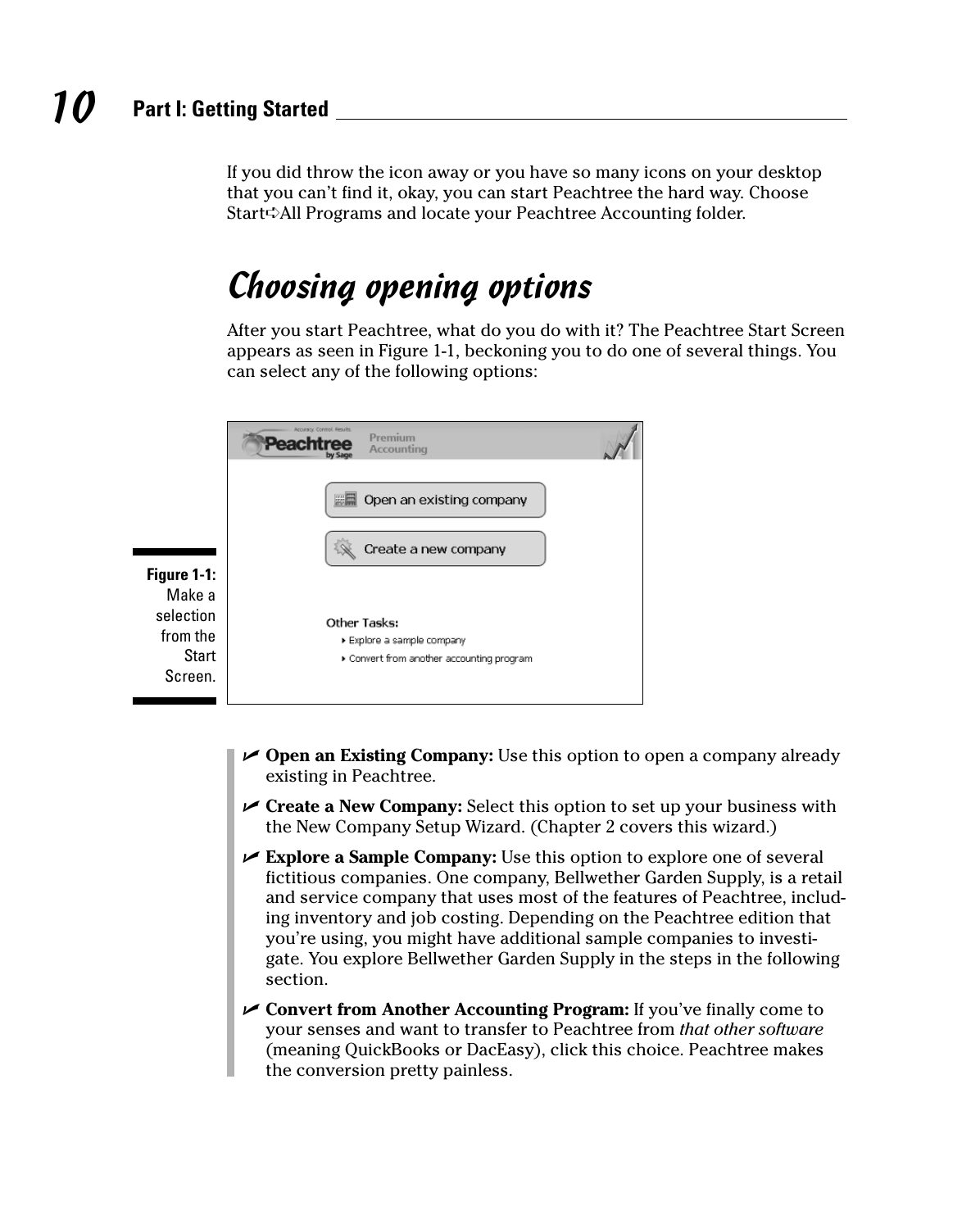## Exploring a sample company

You can best explore Peachtree's features by opening the Bellwether Garden Supply sample company and finding out how to move around in Peachtree. To open a sample company, follow these steps:

#### **1. Click Explore a Sample Company.**

If you're using Peachtree First Accounting or Peachtree Pro Accounting, Bellwether Garden Supply immediately opens.

If you're using Peachtree Complete Accounting or above, the Explore a Sample Company dialog box opens.

**2. Select the radio button next to the sample company that you want to explore.**

For this example, select Bellwether Garden Supply.

**3. Click OK.**

The name of the currently open company appears at the top of the window in the Peachtree title bar.

## Getting around town

When you first open a company, it might appear a little bit intimidating. On the left side, Peachtree displays the Navigation Bar. You click a Navigation Bar topic as one method to get into the seven various Peachtree Navigation Centers such as the Business Status Center shown in Figure 1-2 or the Employees and Payroll Center. The Navigation Centers show the work flow of the selected center and quickly take you to a window where you can perform relevant tasks. Each Navigation Center also displays key information relative to the selected center. For example, in the Employees and Payroll Center you can see a list of employees and 1099 vendors as well as quick links to recently used employee reports while in the Customers and Sales Center, you can see a list of customers.

Under the Navigation Bar is the Shortcuts section. The Shortcuts section contains links you can click to quickly jump into Peachtree windows that you use in your business on a day-to-day basis. See Bonus Chapter 1 on this book's Web site, www.dummies.com/go/peachtreefd, for instructions on customizing the Shortcuts so they include the features you use most often.

The large section on the right is where Peachtree displays the various Peachtree centers. By default, when you open your company, you see the Business Status Center. You can find out how to customize the Business Status Center in Bonus Chapter 2 on this book's Web site.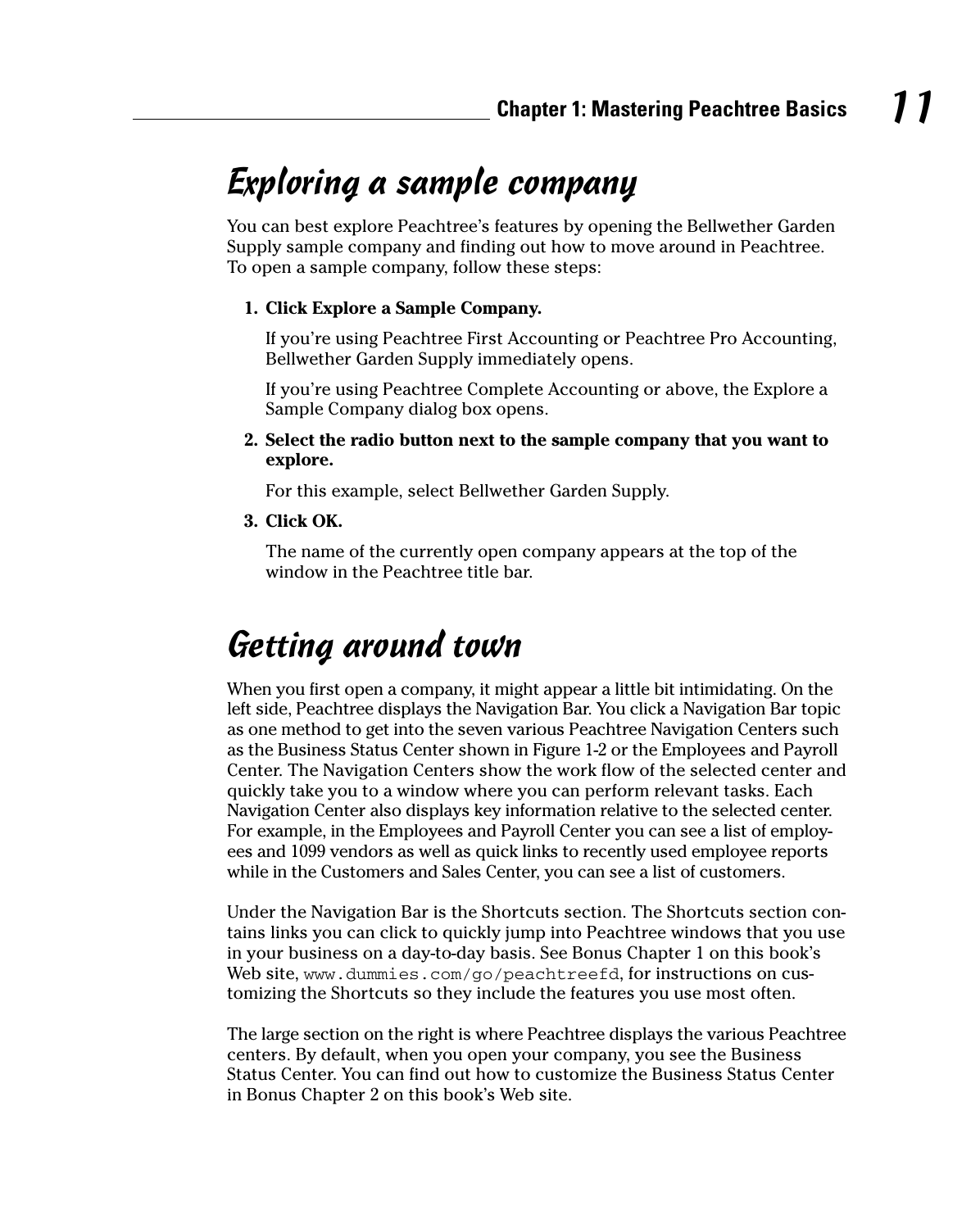#### 12 **Part I: Getting Started**



At the top of the open center you see the Button Control Bar that displays, among other things, the current system date and the current accounting period. (See Figure 1-3.)

#### **Figure 1-3:** The current accounting period

appears on the Navigation Bar toolbar.

3 Hde | 은 Refresh | 블 Print | ④ System Date: 05/10/07 | 그 Period 3 - 03/01/07-03/31/07 | 会 This is the default page | 승 Customize this page |

Like many applications today, Peachtree provides a variety of ways to use the software. You can perform your Peachtree duties by using the Button Control Bar, the Shortcuts section, or — a more traditional method — menu commands.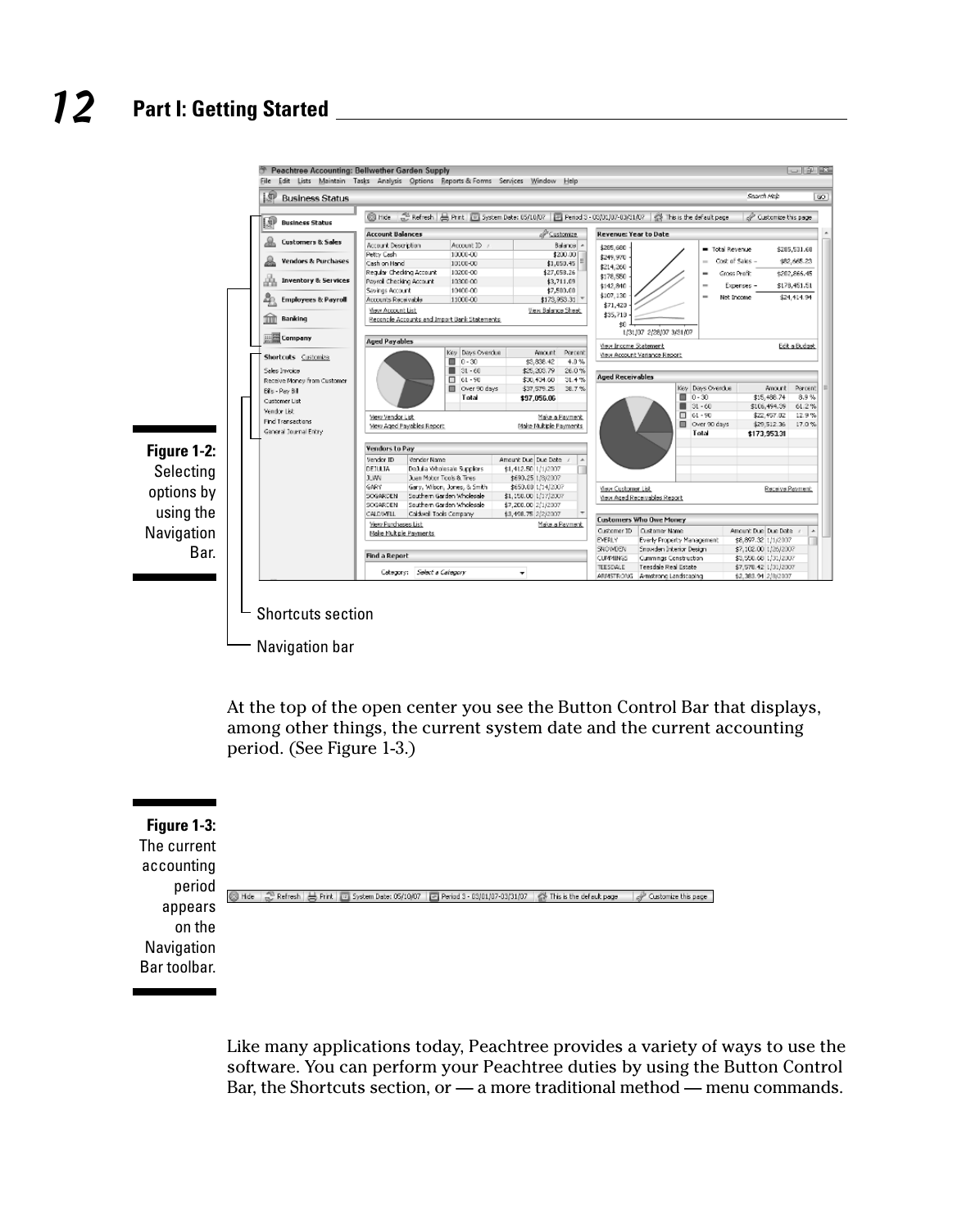### Choosing menu commands

The pull-down menus should be a familiar sight from your other Windows programs. Even though all the menu choices are important, you're likely to spend the majority of your time in Peachtree using the following four main menu choices:

- **Maintain:** Using the choices on this menu, you can set up and edit the information records that form the foundation for transactions in your Peachtree company. For example, you can store vendor, customer, inventory, and employee information, including names, addresses, and phone numbers.

A *record* is all the information about one person, product, event, and so on. Every record in a database contains the same fields. A *field* is one item of information in a record, such as an ID, a name, or a transaction number. To explore the kinds of information that you store in Peachtree, see the "Exploring fields and records" section, later in this chapter.

- **Lists:** This menu displays lists of . . . well, just about everything stored in Peachtree — customers, vendors, checks, journal entries, and so on. Any list can be sorted and customized (see Bonus Chapter 1 on this book's Web site) to better help you locate desired information. Figure 1-4 illustrates a list of Inventory Adjustments made during a specified period.

|               | Thiventory Adj. List<br>Edit Go To Window Help<br>File        |                   |                          |                            |              |                     |           |  |
|---------------|---------------------------------------------------------------|-------------------|--------------------------|----------------------------|--------------|---------------------|-----------|--|
|               | © Close 个 New Q Open A Print R Settings C Refresh R Send To ▼ |                   |                          |                            |              |                     | $\circ$   |  |
|               | Date Range: This Period                                       | ۰                 | 03/01/2007 to 03/31/2007 |                            |              | Inventory Adj. List |           |  |
|               | Search for: Enter Search Text                                 | in.               | Item ID                  | Search<br>۰                | Clear Search |                     |           |  |
|               |                                                               | Item ID           |                          | Description/Name           | Period       | Date                | Reference |  |
|               | Tasks                                                         | 000K-11020        |                          | DGS Landscaping Techniques |              | 3/1/2007            | AL J301   |  |
|               | Mew all thems.                                                | EOWT-15110        |                          | Garden Hose - 50 ft.       | 3            | 3/3/2007            | AD 1932   |  |
|               | Yiew all customers                                            | POTS-30210        |                          | Clay Flower Pot - 6 in.    | 3            | 3/5/2007            | AD3333    |  |
|               | View all accounts                                             | AVRY-10050-LG-EEL |                          | Prefabricated Birchouse.   | 3            | 3/14/2007           |           |  |
|               | View all jobs                                                 | AVRY-10050-LG-EFL |                          | Prefahricated Birthmase    | 3            | 3/15/2007           |           |  |
|               |                                                               | AVRY-10050-5M-EFL |                          | Prefabricated Birchouse    | 3            | 3/15/2007           |           |  |
|               | <b>Reports</b>                                                | AVRY-10050-SM-HTL |                          | Prefahricated Birthouse.   | 3            | 3/15/2007           |           |  |
|               |                                                               | AVRY-10050-SM-HTL |                          | Prefahricated Birchouse    | 3            | 3/15/2007           |           |  |
| Figure 1-4:   | More Shortcuts In                                             | AVRY-10050-SM-PYR |                          | Prefabricated Birchouse    | 3            | 3/15/2007           |           |  |
|               |                                                               |                   |                          |                            |              |                     |           |  |
| Displaying    |                                                               |                   |                          |                            |              |                     |           |  |
|               | <b>All Inventory B. Services</b>                              |                   |                          |                            |              |                     |           |  |
| a list of     |                                                               |                   |                          |                            |              |                     |           |  |
|               |                                                               |                   |                          |                            |              |                     |           |  |
| transactions. | Total inventory adj.: 9                                       |                   |                          |                            |              |                     |           |  |

- **Tasks:** Use this menu to do your normal day-to-day work. You can bill your customers, buy materials, and pay your workers by using the Tasks menu.
- **Reports and Forms:** This menu is where it all comes together and you can see the results of all your hard work.

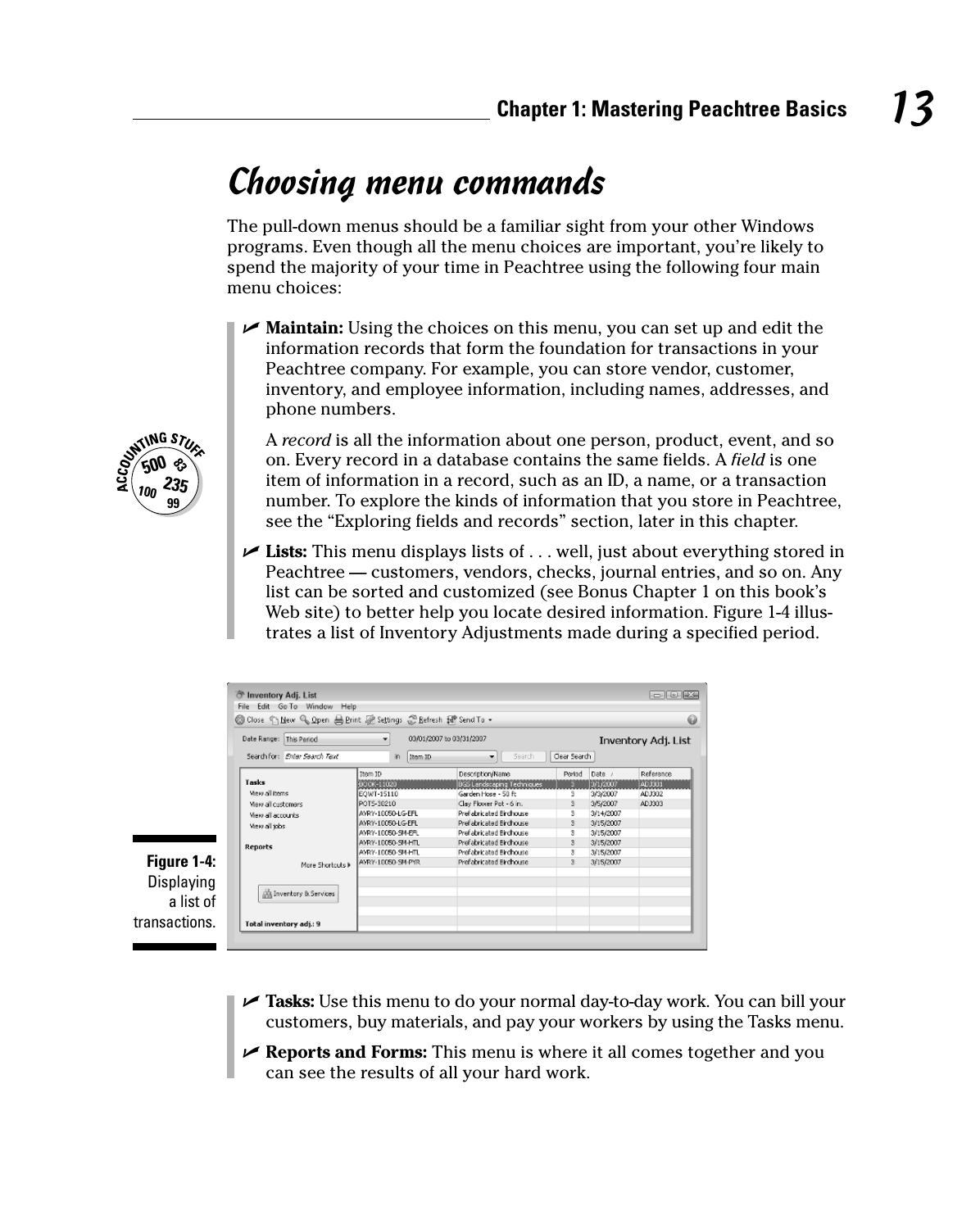## Opening a Company

Maybe you need to keep numbers for more than one business. Peachtree enables you to account for the financial information of more than one company. Although you can open only one company at a time, you can switch back and forth between companies very easily.

The steps to open a company differ, depending on whether you're opening a company while already in a Peachtree company or whether you're opening a company from the Peachtree Start Screen.

### Opening a Peachtree company from within Peachtree

If you're already in a Peachtree company and want to open a different one, follow these steps:

#### **1. Choose File**➪**Open Company (or press Ctrl+O).**

You get an annoying little message telling you that you're closing the current company. Peachtree allows only one open company at a time.

Select the Do Not Display This Message Again check box to permanently disable the message box.

#### **2. Click OK to acknowledge the message.**

The Open dialog box appears.

**3. From the Open dialog box, click the company name and then click OK.**

The newly opened company name appears at the top of the screen. No matter which company you open, the menu choices remain the same.

### Opening a recently used Peachtree company

If you find yourself frequently switching back and forth between several companies, Peachtree provides an easier method, the Open Previous Company option. This option lists up to ten previously opened Peachtree company names from which you can select.

Choose File➪Open Previous Company. From the list of previously opened companies that appears, choose the one you want to open. If the annoying

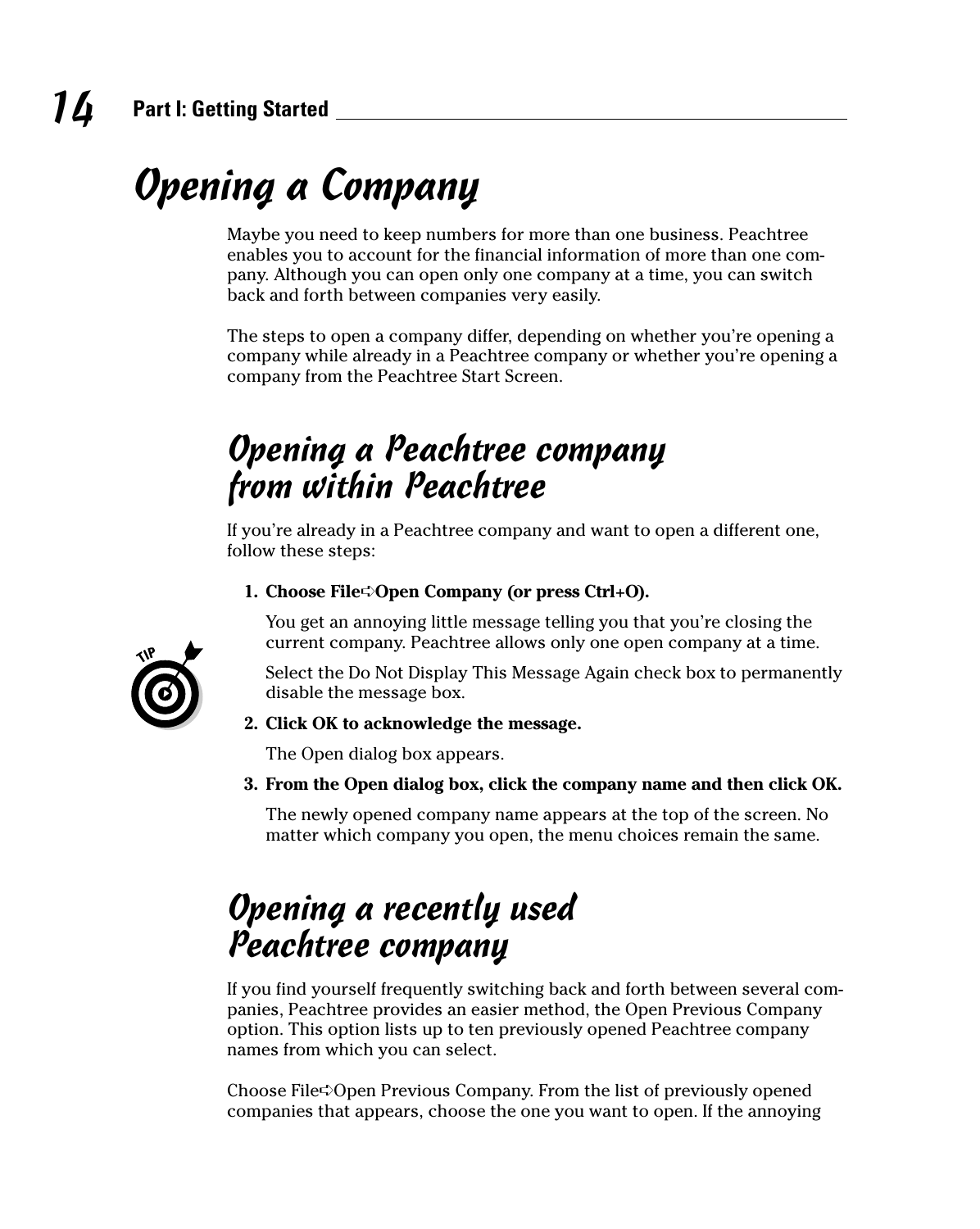little message appears, click OK, and Peachtree opens the company you selected.

### Opening a company from the Peachtree Start Screen

If you're opening a company from the Peachtree Start Screen, a different dialog box appears. To open a company from the Peachtree Start Screen, follow these steps:

#### **1. Click Open an Existing Company to display the Open an Existing Company dialog box.**

This dialog box lists the companies that you recently opened in Peachtree. If the company name that you want to open doesn't appear, click the Browse button and make your selection from the Open Company dialog box.

**2. Click the company name that you want to open and then click OK.**

The selected company opens.

## Exploring Peachtree's Windows

Most windows in Peachtree are similar. They have places for you to fill in information and buttons that you use to take actions in that particular window. The Maintain Customers/Prospects window is typical of many other windows that you use in Peachtree. For an example, open Bellwether Garden Supply and choose Maintain➪Customers/Prospects. Take a stroll around this window.

## Managing window sizes and placement



Depending on your screen size and resolution, you might not see enough of a window to suit your needs. Some windows, such as the Sales/Invoice window, display more lines when made larger. If you resize the window manually, Peachtree remembers that setting and uses it each time. You can also click the Windows Maximize button (as shown here in the margin), and Peachtree remembers that you like the window maximized.

To manually resize a window, place your mouse pointer around the border of any window until the pointer appears as a double-headed arrow. Click and drag the border until the window is the appropriate size.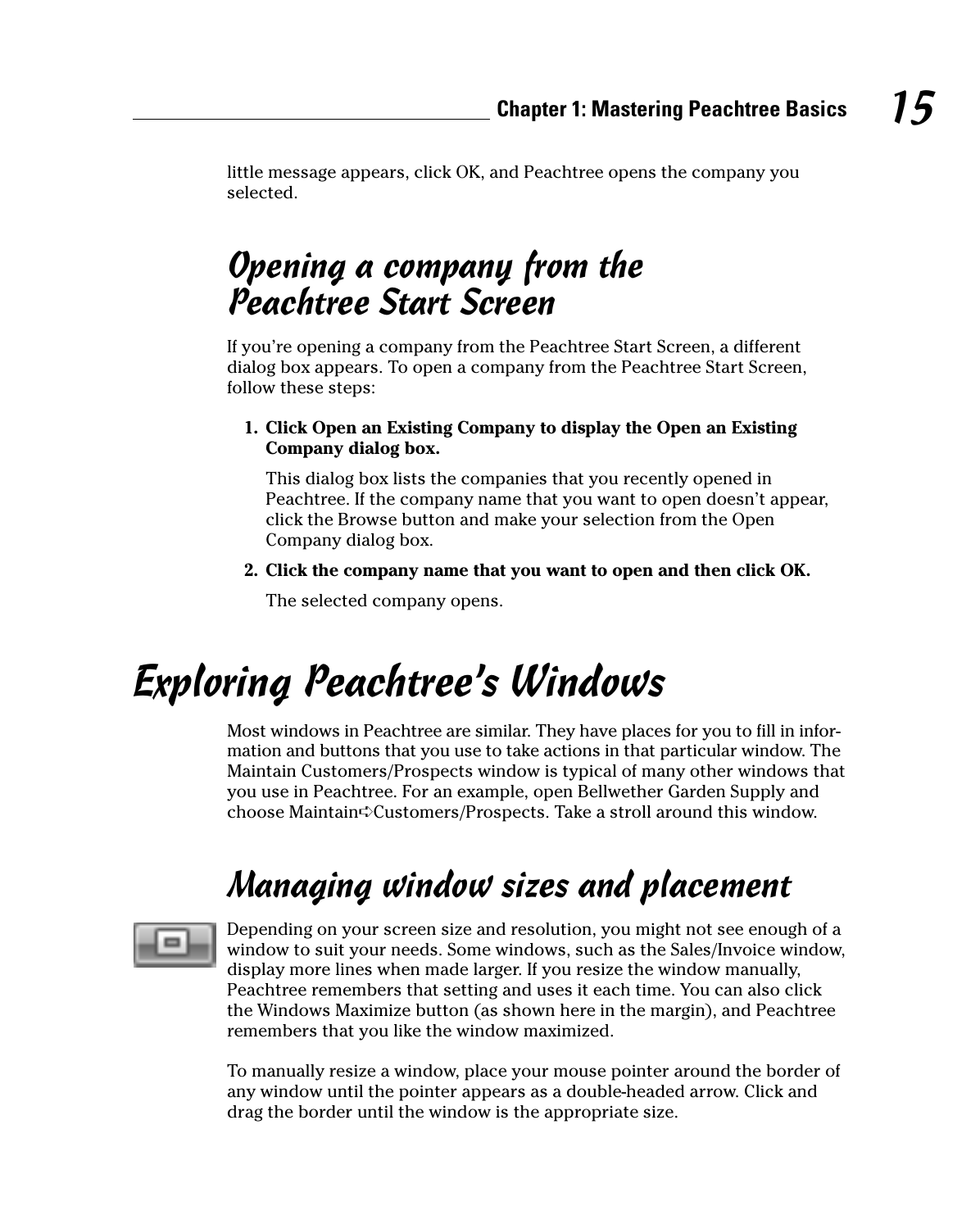## Exploring fields and records

The main part of a Peachtree window consists of fields. Stop for a moment and ponder these components. When we refer to fields, we're not talking about the places where corn grows. *Fields* are pieces of information that fit into a *record,* which is a type of electronic 3 x 5 index card. A record is all the information about one customer, vendor, employee, or inventory part, but a field is one piece of the record such as the ID, name, or phone number. In Figure 1-5, the record is all the information about Archer Scapes and Ponds, and Nancy Archer is in the Contact field.



## Looking up information



Some fields, such as Customer ID, have either a magnifying glass or an arrow for a drop-down list next to them. These fields contain *lookup lists* that display a list of your customers (or vendors, accounts, employees, inventory items, and so on). You can choose a record from a lookup list. Depending on the global options that you set, a lookup list might automatically appear as you type any character in the field, or you can click the lookup list button (the magnifying glass or down arrow, as shown in the margin here) to display the list that's relevant to the current field. (See Figure 1-6.) See Bonus Chapter 1 at www.dummies.com/go/peachtreefd for more information on setting global options.



Optionally, on most lookup list fields you can display the list by either clicking the right mouse button in the lookup list field or pressing the Shift key along with the question mark (?).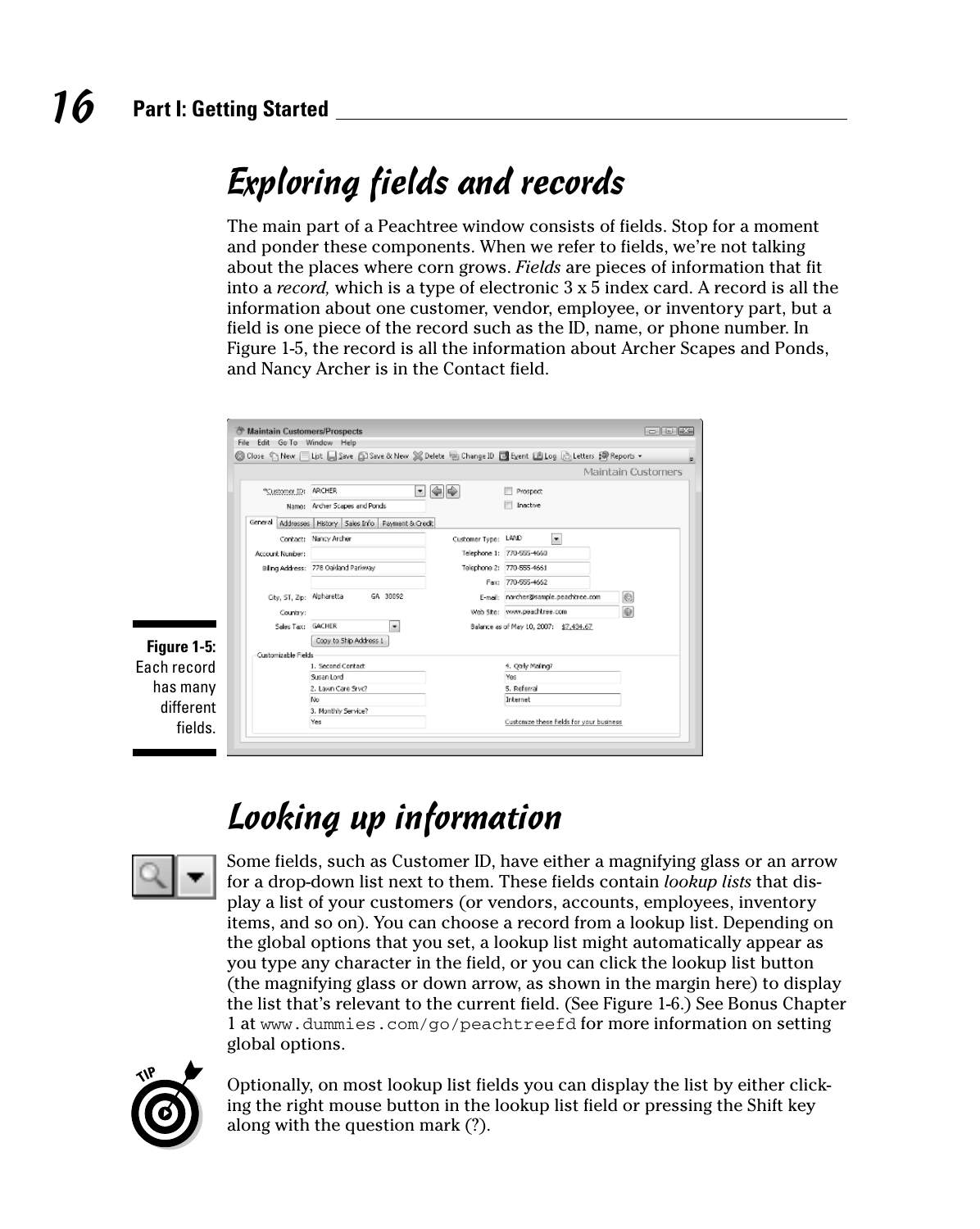|              | ABNEY             |       |                                        |                          |  |  |                                          | Inactive |  |
|--------------|-------------------|-------|----------------------------------------|--------------------------|--|--|------------------------------------------|----------|--|
|              | <b>ABNEY</b>      |       |                                        |                          |  |  | Abney and Son Contractor: 770-555-0000   |          |  |
|              | <b>AKERSON</b>    |       |                                        | Akerson Distribution     |  |  | 678-555-1279                             |          |  |
|              | CALDWELL          |       |                                        | Caldwell Tools Company   |  |  | 770-555-7130                             |          |  |
| Figure 1-6:  | <b>CLINE</b>      |       |                                        | Cline Construction, Inc. |  |  | 770-555-8546                             |          |  |
|              | CLOONEY           |       |                                        | Clooney Chemical Supply  |  |  | 404-555-0899                             |          |  |
| Display      | CLOUDET           |       |                                        |                          |  |  | Cloudet Property Managem 404-555-9699    |          |  |
|              | DANIEL            |       |                                        |                          |  |  | Daniel Lawn Pro, Inc. 770-555-1126       |          |  |
| available    | <b>DEJULIA</b>    |       |                                        |                          |  |  | DeJulia Wholesale Suppliers 404-555-1500 |          |  |
|              | <b>GAREVENLIE</b> |       | Georgia Department of Rev404-555-0900  |                          |  |  |                                          |          |  |
| choices in a | GARY              |       |                                        |                          |  |  | Gary, Wilson, Jones, & Smil404-555-8000  |          |  |
|              | GWINLICENSE       |       | Gwinnett County License B(770-555-5569 |                          |  |  |                                          |          |  |
| lookup list. | <b>GWINWATER</b>  |       |                                        |                          |  |  | Gwinnett County Water 770-555-0177       |          |  |
|              |                   |       | q.                                     |                          |  |  |                                          |          |  |
|              | ₫ĸ                | Cance | Find                                   |                          |  |  |                                          |          |  |
|              |                   |       |                                        |                          |  |  |                                          |          |  |

You can do any of the following while in a lookup list:

- **Select a customer (vendor, item, and so on) and then click OK**. Peachtree displays the highlighted record and closes the lookup list.
- **Click Cancel to close the lookup list without selecting a record.**
- **Use the Find feature to search for a string of characters.** The search covers any text that you can see in the displayed list. The Find feature is not case sensitive. Press Enter after you type the lookup text in the entry box. Peachtree highlights the first item that matches your request.
- **Click Next to find the next instance of the previously entered Find text.** If no next instance exists, the Find feature skips to the first instance in the lookup list. If no instance exists, the Next feature does nothing.
- **Click Sort to sort the displayed list alphabetically by either the ID or the name.** Numbers come before letters.
- **Use the Help option.**
- **Use the New button.** This is available only in the Task lookup windows, to add customers, vendors, employees, or inventory items on the fly, which means Peachtree adds the record right in the middle of entering a transaction.

### Just browsing



Similar to buttons that you use with a Web browser, Peachtree includes Browse buttons (like the ones here) to quickly scan the next record or the previous record. If you're in a maintenance window such as Maintain Customers/Prospects or Maintain Inventory Items, the Browse buttons move between the records in the order of customer ID or inventory item ID.

If you're in a Task window, the Browse buttons move between the previous transaction and the next transaction.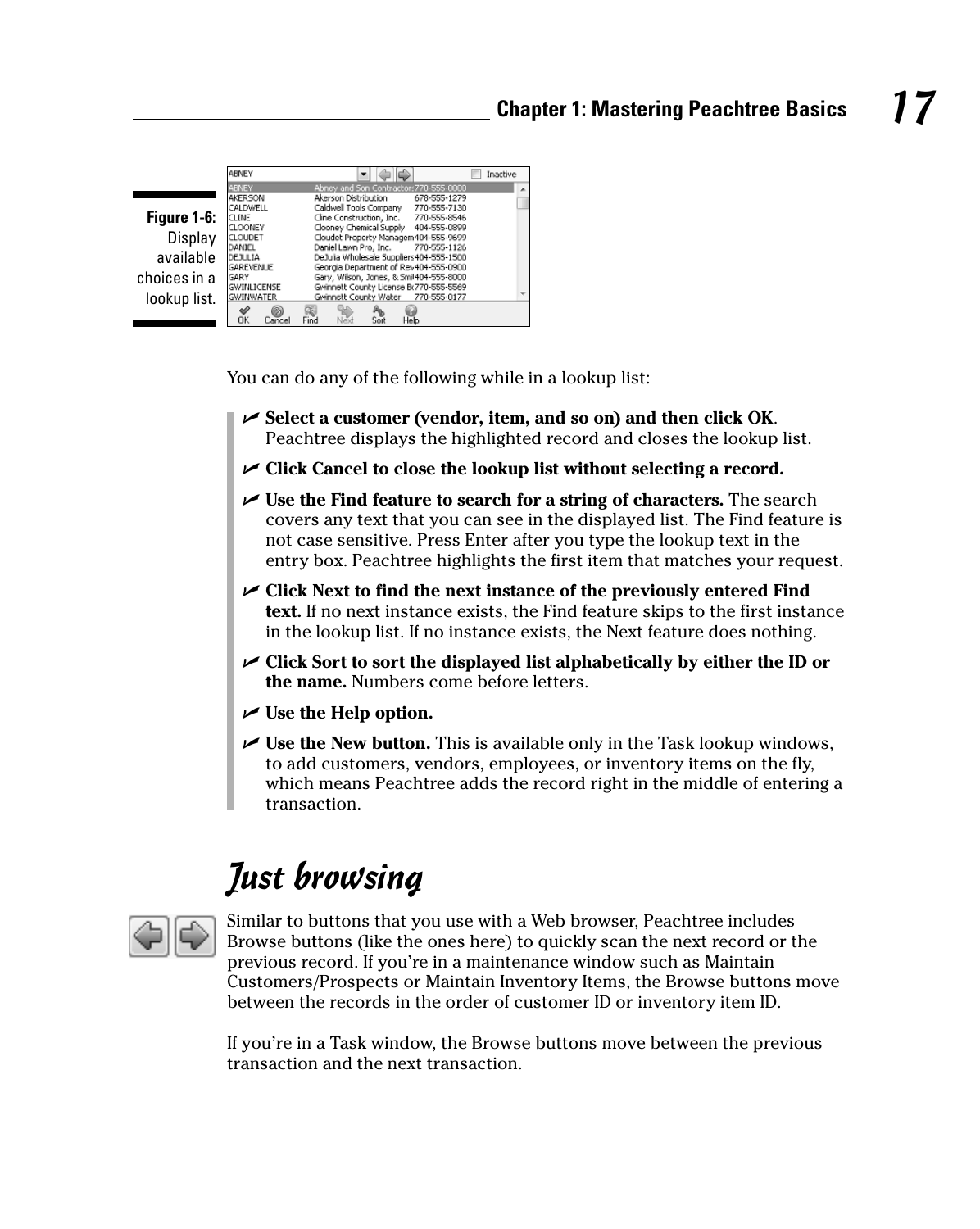## Making a date

 $\Box$ 

2007

March

Su Mo Tu We Th Fr Sa  $\vert$  1  $\overline{2}$  $\overline{3}$ 

> $\overline{7}$  $\mathbf{a}$  $\bf{q}$  $10$

11 12 13 14 15 16 17  $\frac{1}{200}$  18 19 20 21 22 23 24 25 26 27 28 29 30

30

 $31$ 

ate: 311/07 Thru

 $\ll \ll$ No.  $\alpha$ 

 $4\quad 5\quad 6$ 

Many Peachtree windows have date fields where you need to enter information based on the calendar. If you're a keyboard-type person, you can simply type the date. Dates need to be typed as numbers. If you want, you can type the date by using the / (slash) key, but the slash isn't necessary. For example, to enter September 16, 2007, type **091607** or **09/16/07.** Be aware that Peachtree doesn't allow you to use a hyphen (-) in a date.



In most Peachtree date fields, you can get away with entering just the first four digits of a date. Peachtree then enters the year. The year is based on the system date displayed on the Button Control Bar.

Now if you're like us, we need a calendar in front of us to select dates. Fortunately, Peachtree fields that require you to select a date also include a calendar, as shown in Figure 1-7, so you can click that to select a date. To select a date from the calendar, follow these steps:

| Figure 1-7:  |
|--------------|
| Click a date |
| to insert    |
| it into a    |
| Peachtree    |
| date field.  |

- **1. Click the calendar icon next to a date field to display the current month.**
- **2. Click the left-pointing arrow next to the month name to display a previous month or click the right-pointing arrow to display a future month.**
- **3. Click the date that you want for the date field.**

The small calendar closes, and the date appears in the field.

## Using the window toolbar

Most Peachtree windows include a toolbar located across the top of the window. You use the Peachtree toolbar across the top of the window to complete the various tasks involved with the selected window.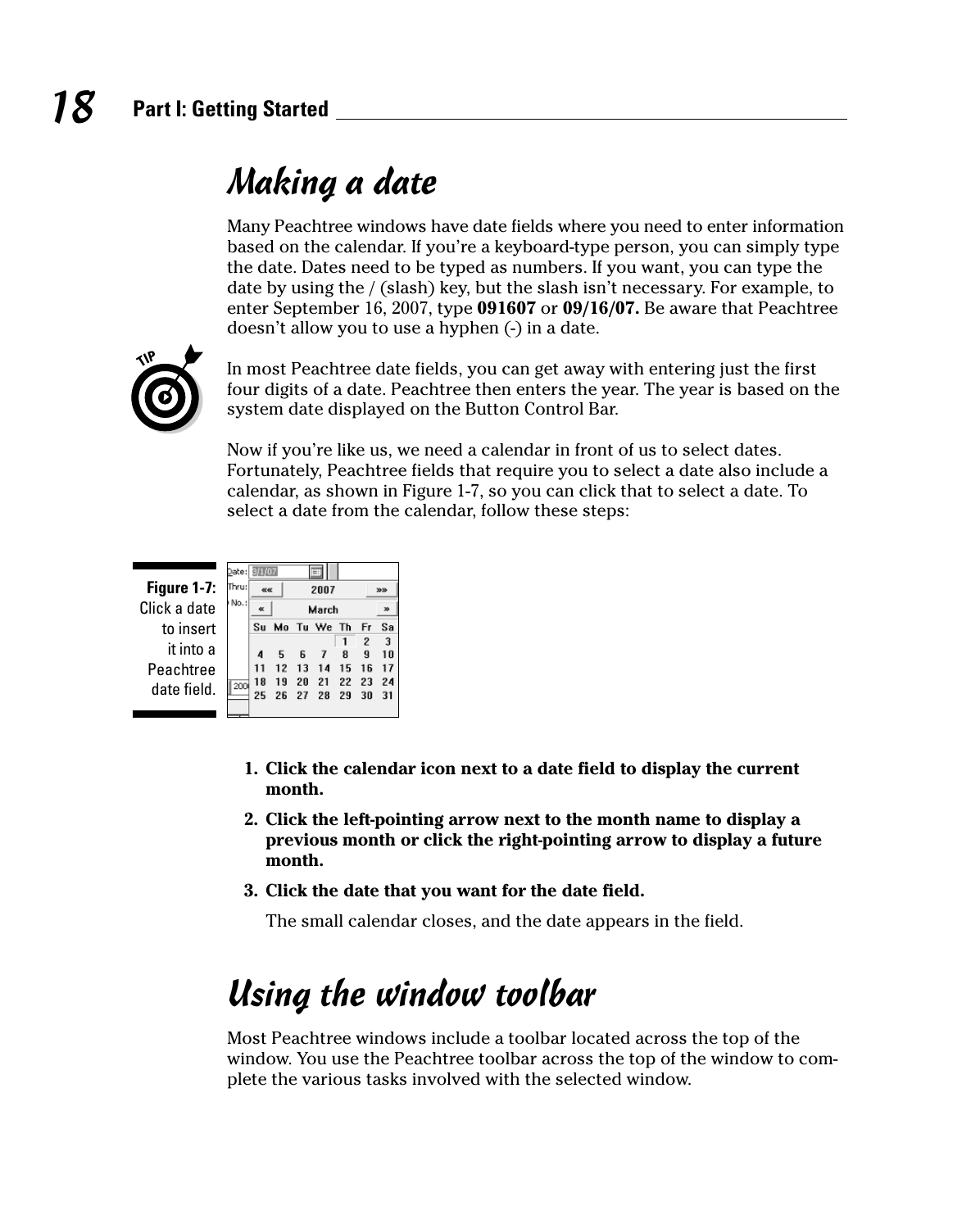The exact buttons vary slightly from window to window, but most of them have a Close button, as shown here. To get out of a Peachtree window, you can use the Close button or the Windows Close button (X).

If you position the mouse pointer over any button on the toolbar, a small yellow box — a *Tool Tip* — appears to explain the use of the button. Tool Tips are great for those CRS moments when you look at a button and cannot remember its function. CRS (Can't Remember Stuff) is a widespread disease that affects people of all ages, races, religions, genders, and hair colors.



 $\frac{\textcircled{\tiny{\textcirc}}}{\text{Close}}$ 

You also use the Save button frequently. The Save button, as shown here, appears on the toolbar if you're modifying data records, such as customers, from the Maintenance menu or if you're using a transaction entry window under the Tasks menu, such as Payroll Entry or Inventory Adjustments. You click the Save button to save the displayed transaction — and if you're using the *real-time* posting method, Peachtree also posts the transaction to the General Ledger (GL). (See Chapter 2 for an explanation of posting methods.)



*Post* is one of those words with many different meanings. It can be a noun, such as the place you tie your horse, or it can be a verb and mean *to send.* Of course, the latter is how the word *post* is used in accounting, and it means *to save and send.* In Peachtree, you're sending transactions to the GL; then, when you want to find out whether you've made any money this month, Peachtree is able to show you.

## Multitasking

Mothers have long been known for their multitasking skills. You've seen them balancing the baby on a hip, stirring the soup, and answering the telephone all at the same time. You can multitask in Peachtree also.

In almost all Peachtree windows, you can stop and open another window without having to close the first one and then return to the first window whenever you're ready. For example, suppose that you're in the middle of entering a new customer invoice and your boss needs to quickly know how much you paid for the green widgets you ordered last month. You can just open another window such as a List window. Besides a button for the Main Peachtree screen, each open window appears in the Windows Taskbar. Take a look at Figure 1-8 where you can see four different Peachtree window buttons open. Click any button to display the selected Peachtree window.